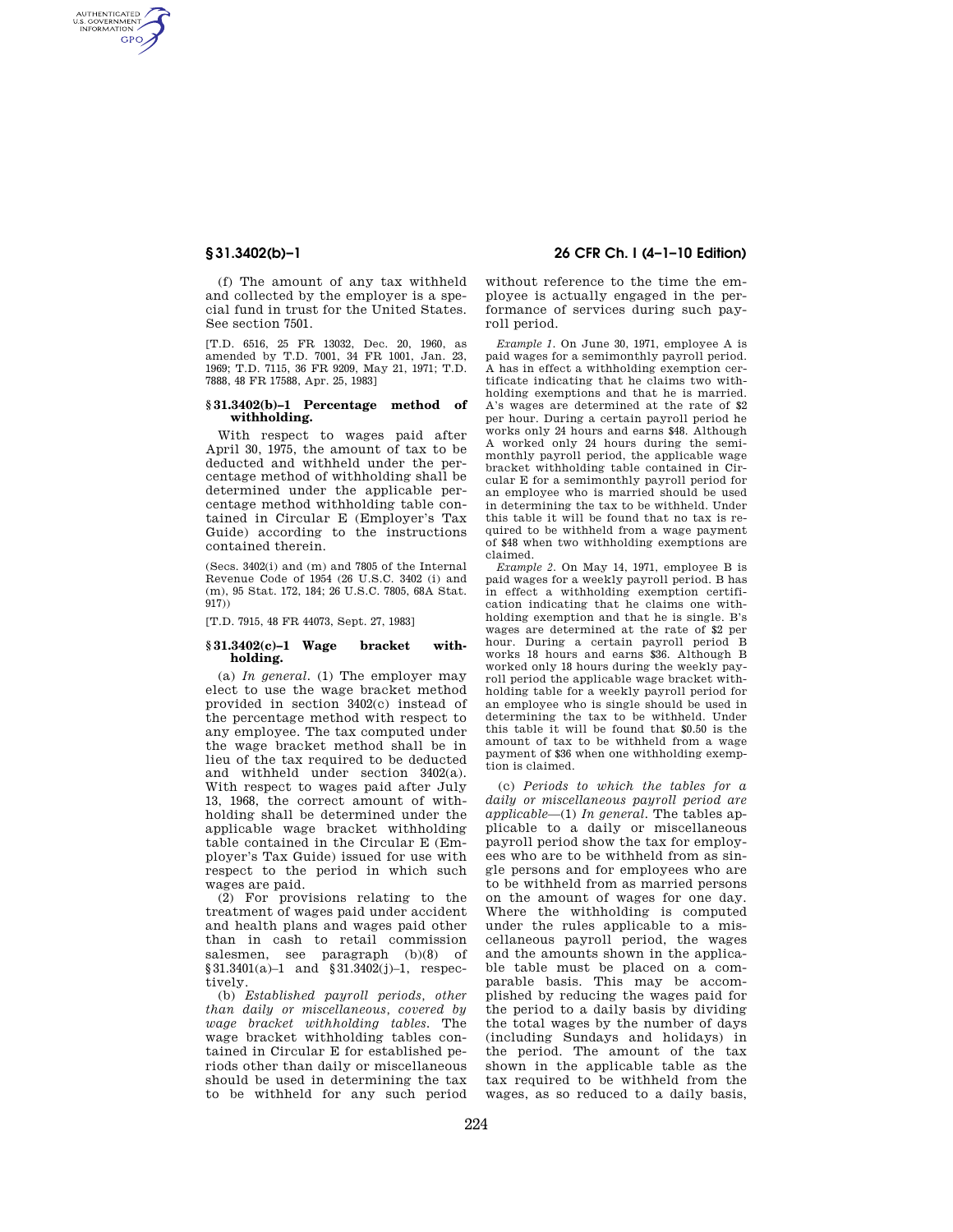# **Internal Revenue Service, Treasury § 31.3402(c)–1**

should then be multiplied by the number of days (including Sundays and holidays) in the period.

(2) *Period not a payroll period.* If wages are paid for a period which is not a payroll period, the amount to be deducted and withheld under the wage bracket method shall be the amount applicable in the case of a miscellaneous payroll period containing a number of days (including Sundays and holidays) equal to the number of days (including Sundays and holidays) in the period with respect to which such wages are paid.

*Example.* An individual performs services for a contractor in connection with a construction project. He has in effect a withholding exemption certificate indicating that he claims two withholding exemptions and that he is married. Wages have been fixed at the rate of \$36 per day, to be paid upon completion of the project. The project is completed before July 1, 1971, in 12 consecutive days, at the end of which period the individual is paid wages of \$360 for 10 days' services performed during the period. Under the wage bracket method the amount to be deducted and withheld from such wages is determined by dividing the amount of the wages (\$360) by the number of days in the period (12), the result being \$30. The amount of tax required to be withheld is determined under the appropriate table applicable to a miscellaneous payroll period for an employee who is married. Under this table the tax required to be withheld is \$47.40 ( $12 \times $3.95$ ).

(3) *Wages paid without regard to any period.* If wages are paid to an employee without regard to any particular period, as, for example, commissions paid to a salesman upon consummation of a sale, the amount of tax to be deducted and withheld shall be determined in the same manner as in the case of a miscellaneous payroll period containing a number of days (including Sundays and holidays) equal to the number of days (including Sundays and holidays) which have elapsed, beginning with the latest of the following days:

(i) The first day after the last payment of wages to such employee by such employer in the calendar year, or

(ii) The date on which such individual's employment with such employer began in the calendar year, or

(iii) January 1 of such calendar year, and ending with (and including) the date on which such wages are paid.

*Example.* On April 2, 1971, C is employed by the X Real Estate Company to sell real estate on a commission basis, commissions to be paid only upon consummation of sales. C has in effect a withholding exemption certificate indicating that he claims one withholding exemption and that he is not married. On May 22, 1971, C receives a commission of \$300, his first commission since April 2, 1971. Again on June 19, 1971, C receives a commission of \$420. Under the wage bracket method, the amount of tax to be deducted and withheld in respect of the commission paid on May 22, is \$10, which amount is obtained by multiplying \$0.20 (tax per day under the appropriate wage bracket table applicable to a daily or miscellaneous payroll period for an employee who is not married where wages are at least \$6 but less than \$6.25 a day) by 50 (number of days elapsed); and the amount of tax to be withheld with respect to the commission paid on June 19 is \$54.60, which amount is obtained by multiplying \$1.95 (tax under the appropriate wage bracket table for a daily or miscellaneous payroll period where wages are at least \$15 but less than \$15.50 a day) by 28 (number of days elapsed).

(d) *Period or elapsed time less than 1 week.* (1) It is the general rule that if wages are paid for a payroll period or other period of less than 1 week, the tax to be deducted and withheld under the wage bracket method shall be the amount computed for a daily payroll period, or for a miscellaneous payroll period containing the same number of days (including Sundays and holidays) as the payroll period, or other period, for which such wages are paid. In the case of wages paid without regard to any period, if the elapsed time computed as provided in paragraph (c) of this section is less than 1 week, the same rule is applicable.

*Example 1.* On May 14, 1971, an employee who has a daily payroll period is paid wages of \$15 per day. The employee has in effect a withholding exemption certificate indicating that he claims one withholding exemption and that he is not married. Under the applicable table for a daily payroll period for an employee who is not married, the amount of tax to be deducted and withheld from each such payment of wages is \$1.95.

*Example 2.* An employee works for a certain employer on 4 consecutive days for which he is paid wages totalling \$60 on July 25, 1971. The employee has in effect a withholding exemption certificate claiming two withholding exemptions and indicating that he is married. The amount of tax to be deducted